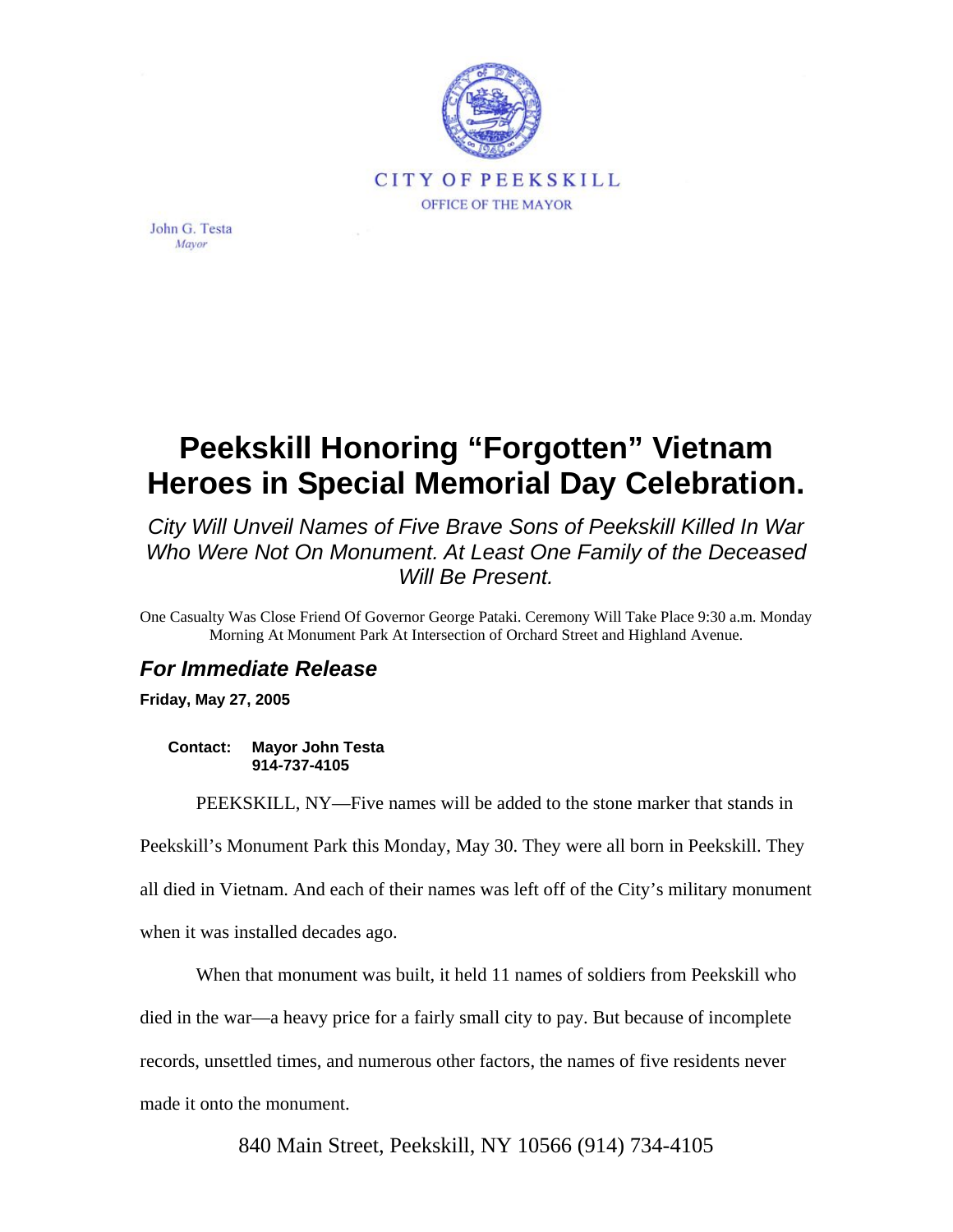At 9:30 a.m. Monday morning, May 30, that will officially change. That's when the City of Peekskill will officially rededicate its monument. On it, newly carved, will be the names Michael John Amato, Barton Sheldon Creed, John Thomas Lockhart, Michael Louis Poggi and Frank John Guichaud. Though their backgrounds, ranks and services varied widely, all served in the Vietnam War and died in Southeast Asia. The body of one has never been found. Each has a place on the Vietnam War Memorial in Washington, D.C.

Though the men have been gone for many years, memories of them live on in their families, friends and peers. Barton Creed's brother, George, and Michael Amato's father, Orlando, noticed the missing names on the monument and asked for them to be included. Peekskill Mayor John Testa decided that was the right thing to do and began the process by asking Department of Parks and Recreation foreman Dave DiGregorio to look into the matter.

With the information collecting power of the Internet available, DiGregorio quickly discovered that not two but five names of Vietnam War dead from Peekskill had failed to make it onto the memorial. He asked Mike Lepore, Manager of Peekskill's Carter's Funeral Home, if he knew someone who could work on the memorial. Lepore volunteered to have the work done for free.

"At a time when our troops are again fighting overseas, it is especially important for us to acknowledge the contributions of the generations that sacrificed so much before us," Mayor Testa says. "These were brave sons of Peekskill and deserve to be remembered and included on the City's monument," Testa added.

2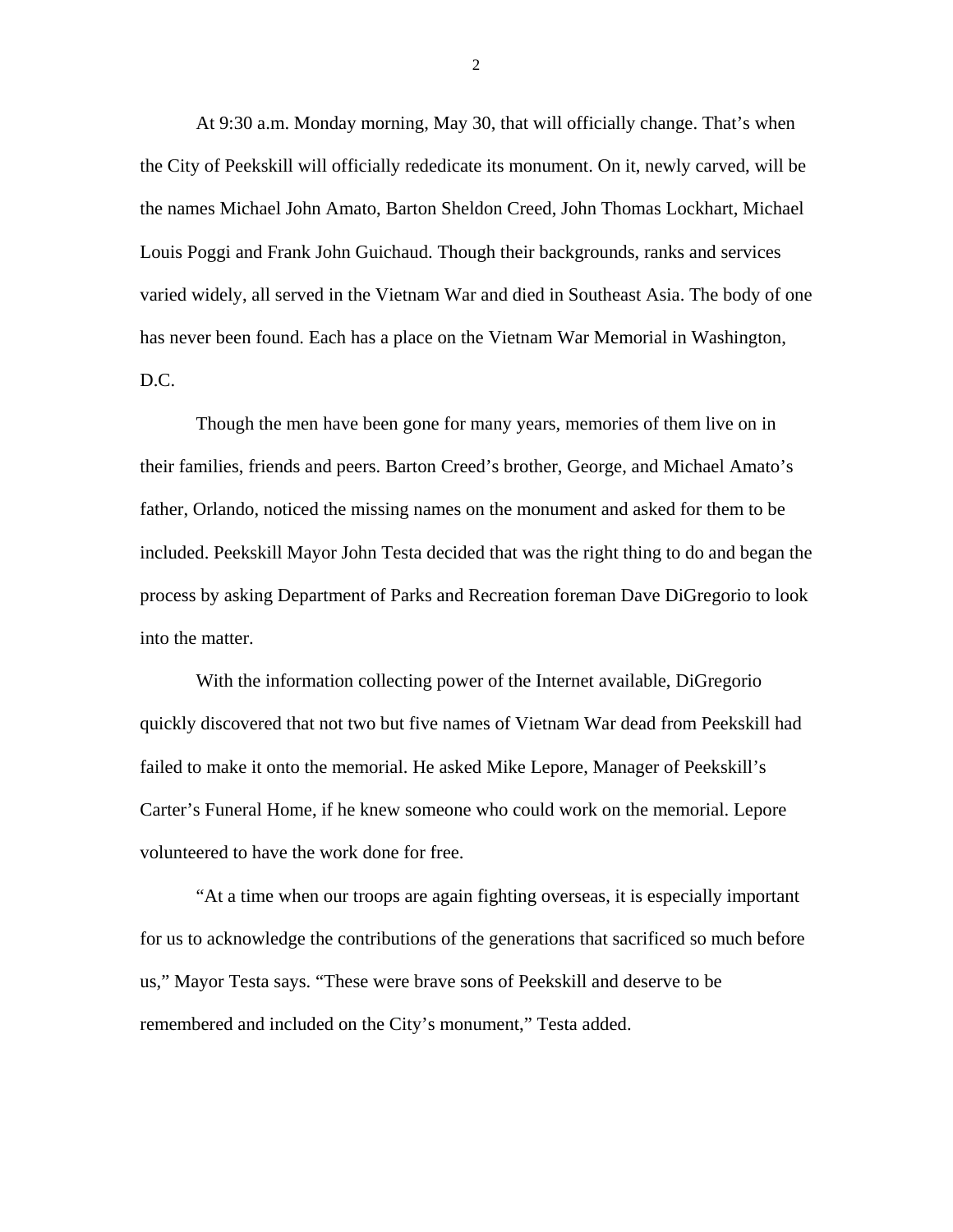So where there were once 13 names on the Vietnam portion of the monument, there are now 16. Awaiting their official unveiling, the new names look strangely crisp and fresh on the weathered stone, since nature has not yet had a chance to chip at their edges and begin wearing them down. Together, the names demonstrate the long history and wide diversity that has been a part of Peekskill's character since it was founded more than 350 years ago.

Vietnam was a long war, and more than a decade passed between the first and the last casualties. They served in many different branches of the military, and came from varied backgrounds as well, according to the Vietnam Memorial database:

**Michael John Amato** was 20 years old, single, white and male. A Lance Corporal in the regular marines, he was born on January 30, 1947. He served for two years until He was killed in battle by small arms fire in Quang Tri, South Vietnam, on May 13, 1967. His body was recovered. Michael's father, Orlando, is planning to attend the event on Monday.

**Lt. Commander Barton Sheldon Creed's** remains have never been found. He was born on April 3, 1945. A regular officer in the Navy, his tour of duty in Vietnam began on March 13, 1971. He was declared a "casualty" October 2, 1978, and is presumed to have died while imprisoned. Creed was flying a fixed wing aircraft that crashed on the land, according to the Database. His body was never recovered. The database only says "Hostile, died while missing." Creed was a close friend of Governor George Pataki when they were young.

3